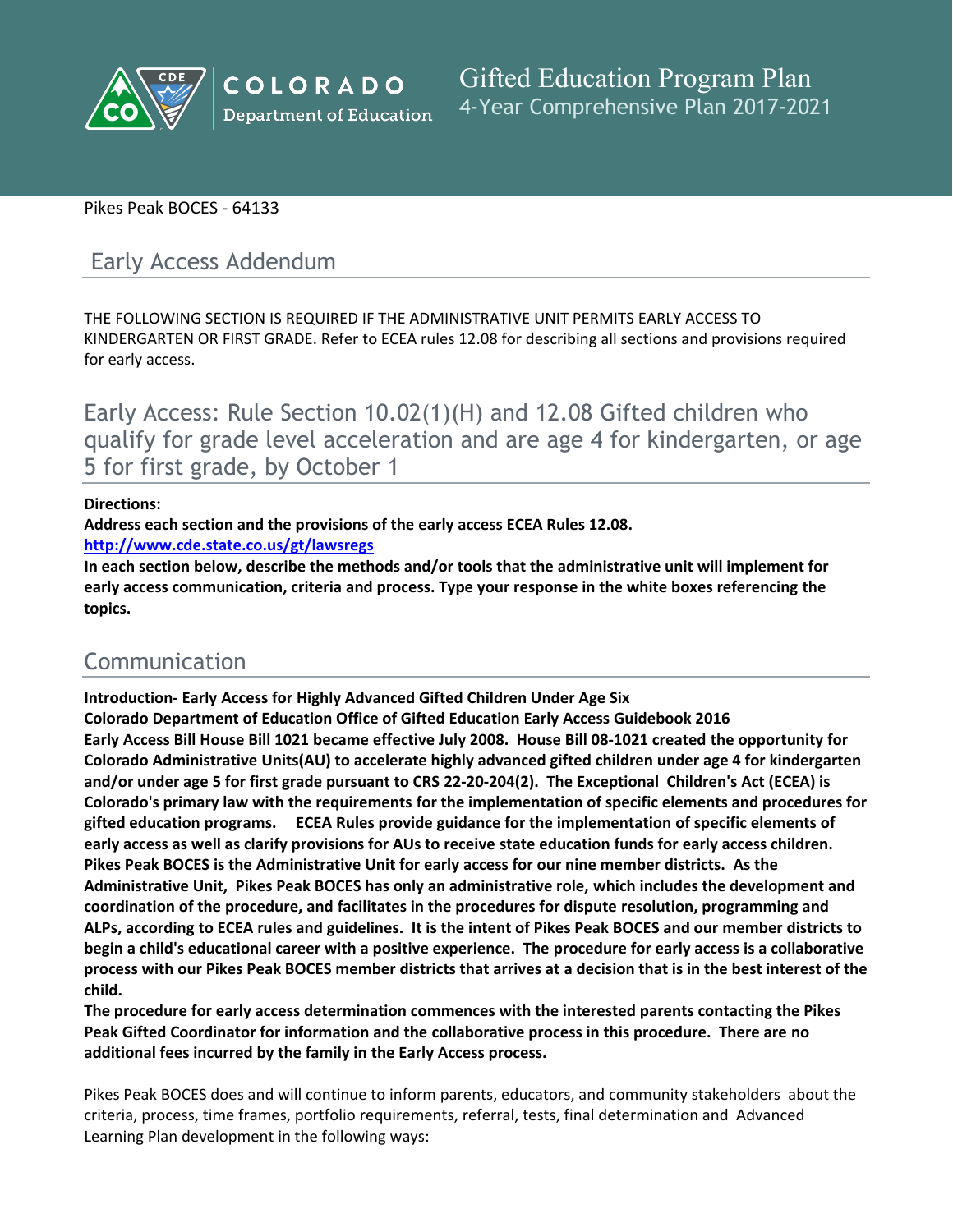

1. A chapter on Early Access is located on the Pikes Peak BOCES website under Gifted and Talented. It is located in the Gifted and Talented Handbook, Chapter Two. www.ppboces.org

2. A letter is be sent to all Superintendents and District Gifted Coordinators to request early access information be distributed to parents before the winter holidays by their school communication procedure. A Early Access information brochure is attached to this letter.

3. The Early access brochure is disseminated to parents and students and placed in all schools in the Pikes Peak BOCES member member district. This brochure provides quick access to information for interested parents and stakeholders. All pre-school teachers will be informed with the procedures for early access to share with parents.

4. Superintendents within the Pikes Peak BOCES member districts have approved the renewal of the BOCES plan and will discuss this with principals and educators in their district.

5. All educators and administrators involved will be provided professional development in the use of the criteria in a body of evidence and the procedure of Early Access determination. This information will be coordinated by the member district's Gifted Coordinator and the Pikes Peak BOCES G/T Coordinator.

6. The Gifted Coordinator of Pikes Peak BOCES is the contact for parents requesting early access for their child. The criteria for early access is discussed with parents and a packet detailing this criteria is provided to them for completion. The criteria is clearly stated and outlined for the parents.

7. All applications for early access are due by March 20 of the current year.

8. Determination of placement will be made within 60 calendar days of the Pikes Peak BOCES Gifted Coordinator receiving the child's portfolio, March 20.

9. Determination of placement will be a collaborative consensus process by the Early Access Gifted Education Team and child's parents in each district. This team will include, the district G/T coordinator, Preschool teacher, Kindergarten and/or first grade teacher, Counselor, BOCES psychologist, school principal ,Pikes Peak BOCES G/T coordinator, who will chair the team, and the parents. Any other school personnel deemed necessary in this process will also be asked to participate.

10. If the Early Access guidelines are met and the Gifted Education Team determines the child qualifies for early access, the child will then be identified as Early Access. If the Early Access guidelines have not been met, a letter will be sent to the parents explaining the results.

11. Within the first 30 school days of the school year, an ALP will be developed by the district GT coordinator and in collaboration with the Kindergarten/first grade teacher, the parents, the child, the principal ,Pikes Peak BOCES G/T Coordinator, and any other personnel deemed necessary.

12. Children accepted as early access are age 4 by October 1 for kindergarten; and age 5 by October 1 for first grade.

13. Progress monitoring of the student is monitored every 4 weeks during the first year in the student's school.

- 14. The process will be reviewed annually and revised accordingly with state statutes.
- 15. The ALP will be reviewed annually and revised accordingly.
- 16. There is a procedure in place for early access disagreements.

# **Criteria**

# **Aptitude:**

Pikes Peak BOCES member districts use the same procedure and tools considered to determine early access for highly advanced gifted students and follow the categories for criteria: aptitude, achievement, readiness for school, social behavior and motivation.

APTITUDE: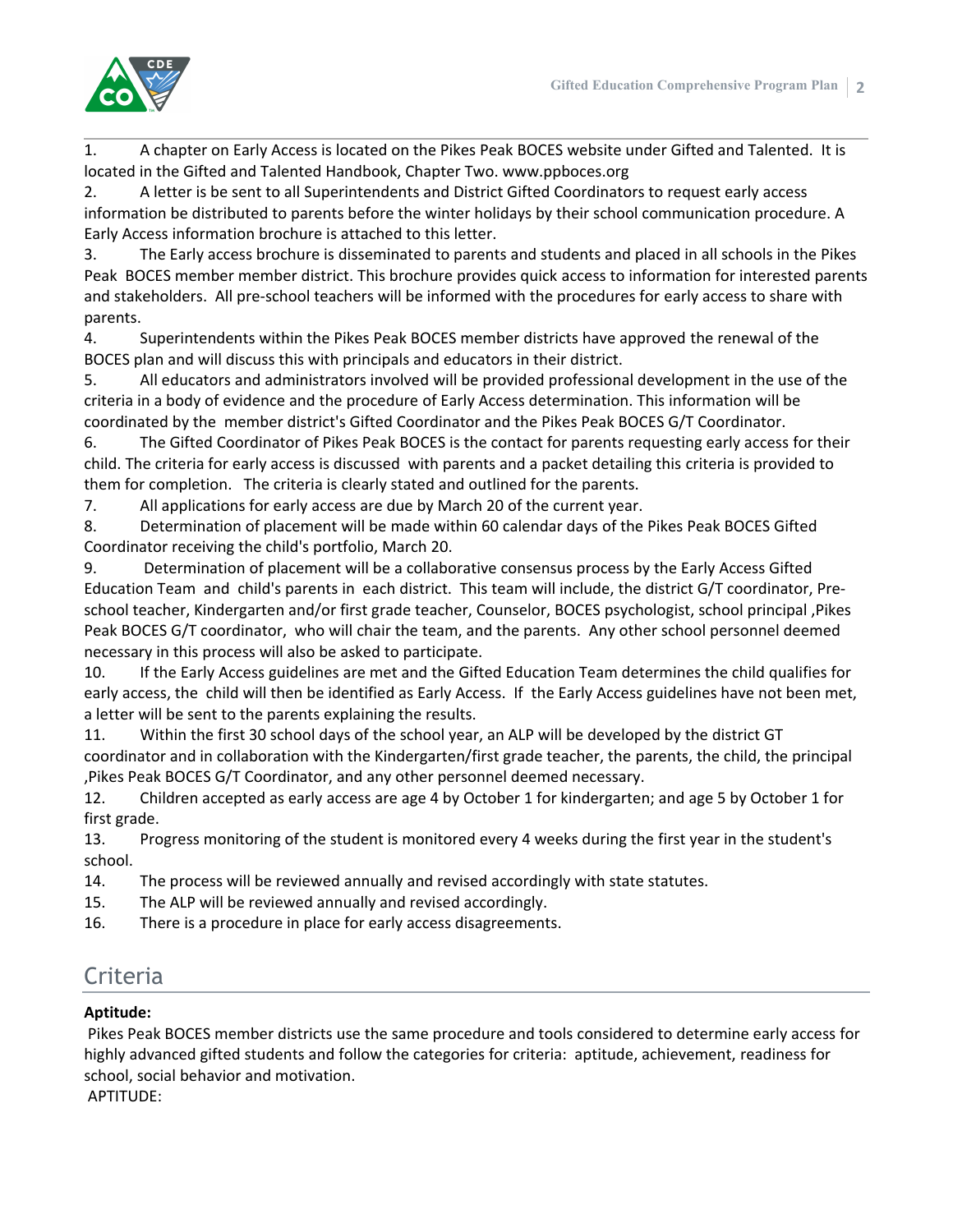

Designated Pikes Peak BOCES school psychologist administers an aptitude assessment and completes a written report for the AU GT Coordinator - a score in the 97%tile must be achieved. This is at no cost to the family.

# **Achievement:**

The PPBOCES GT Coordinator administers the TEMA and TERA assessments -

- 1. A score of 97%tile or above will be achieved on the Test of Early Mathematics Ability (TEMA) 3rd Edition.
- 2. A score of 97%tile or higher will be achieved on the Test of Early Reading Ability (TERA) 3rd Edition.

#### **Performance:**

A student portfolio will be collected by the parent.

The portfolio contents:

1. A letter from the parents requesting early access

2. Observable student behaviors using the KIngore Observation Inventory and the Scales for identifying Gifted Students

- 3. A letter of recommendation from the Pre-school/Kindergarten teacher
- 4. Any other supporting anecdotal pertinent information
- 5. Any public or private testing results

6. Student Performance examples may include but not limited to: five to eight examples that represent emerging talents;

- Art pieces
- **•** Audio recording
- Demonstrated Computer skills
- Dictations
- Drawing or sketching information
- Mathematical or Scientific Investigations
- Photographs/videos of child's performance
- Reading level
- Research
- Written Products

The portfolio will be reviewed by the PPBOCES GT Coordinator, the district pre-school and/or kindergarten teachers for quality and kindergarten/1st grade readiness.

#### **Readiness, social behavior and motivation:**

Parents are asked to complete the Kingore Observation Inventory(KOI) to include in the child's portfolio. The parents and the BOCES Coordinator will discuss KOI and complete the Scale for Identifying Gifted Students together.

The SIGS is used as the normed referenced observation tool for early access. This observation tool (SIGS) will be completed with the Pikes Peak BOCES Gifted and Talent Coordinator and the parent. The student must score in the Gifted range.

Pre-School and Kindergarten Behavioral Scales - TS Gold/Survey if completed prior to start of the identification process.

# **Support system:**

**The following steps will be completed in coordination with the PPBOCES GT Coordinator, kindergarten and/or first grade teacher, district GT coordinator, parent and child:**

#### **How do Schools Ensure that Early Access is working**

The child is consulted at every step of the process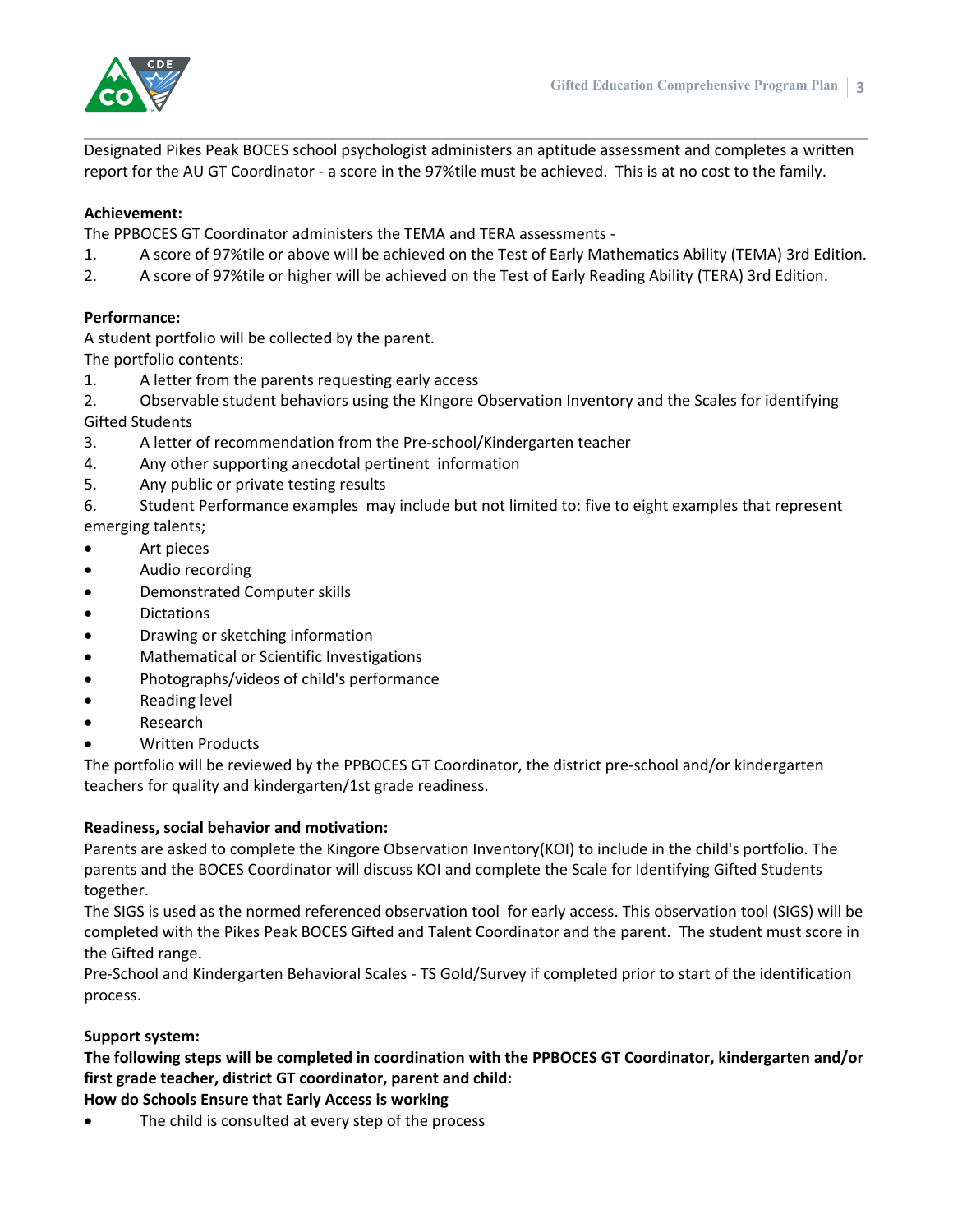

 The guidelines for Early Access have been implemented correctly and understood by all participants in the process

- An ALP is developed by the required deadline of September 30th of current year
- The teacher's attitude is positive toward the early access process itself
- The teacher has knowledge in the area of gifted education and/or will receive support if needed

 Monitoring and evaluation of progress is ongoing through weekly consultation with student, parents, teacher, counselor, administrator and district GT coordinator, focusing on social and emotional adjustments to kindergarten and/or 1st grade

- Academic data is used to inform instructional decisions
- The ALP is continually reviewed throughout the year and changes are made when necessary

# Process

#### **Timelines:**

Pikes Peak BOCES Timeline for Early Access

#### **Decembe**r

A letter is sent to all Pikes Peak BOCES member districts' Superintendents and district GT coordinators by the Pikes Peak BOCES Gifted Coordinator to inform/remind them of the Early Access procedures and timeline. The letter includes: the background of Early Access and briefly explains the overall procedure. A brochure is attached to the letter with a request that the brochure be distributed and available for parents, pre-school teachers,teachers and elementary students.

Early Access begins **February 1** and information from the parents must be collected by **March 20** of that school year. Late requests for Early Access will be considered and move forward at the discretion of the AU GT coordinator and district based team. Parents requesting late consideration of EA will be communicated with thru writing by the BOCES GT coordinator.

# **Procedures for Early Access to Kindergarten/1st Grade for Pikes Peak BOCES Districts Step One**:

The parent will contact the G/T Coordinator at Pikes Peak BOCES, 719-622-2099 and request Early Access for their child. A student shall be age 4 by October 1 for kindergarten and age 5 by October 1 for first grade. The Pikes Peak BOCES G/T Coordinator will send a packet of information to the Parent with specific directions for completion.

The Parent is responsible for collecting the material for the required Portfolio (see above - Performance) and delivers the Portfolio to the Pikes Peak BOCES GT Coordinator no later than **March 19th.**

Upon receiving the Portfolio, the Pikes Peak BOCES G/T Coordinator, will request that the Pre-

school/Kindergarten teacher complete the Behavior Scales and return to the G/T Coordinator by **April 1st.**

# **The Parent contacts the Pikes Peak BOCES G/T Coordinator and schedules an appointment by April 5th to review and discuss the child' completed portfolio.**

The Pikes Peak BOCES G/T Coordinator discusses the portfolio with the parent (the child also attends the conference and will be interviewed).

Determination will be made by the Pikes Peak G/T Coordinator and Early Childhood Specialist whether the portfolio represents potential for Early Access.

#### **Process Continued:**

Parent contacts the Pikes Peak BOCES G/T Coordinator and schedules an appointment to discuss and review the portfolio (the child also attends)

Student is interviewed and may be assessed at the time of the portfolio review.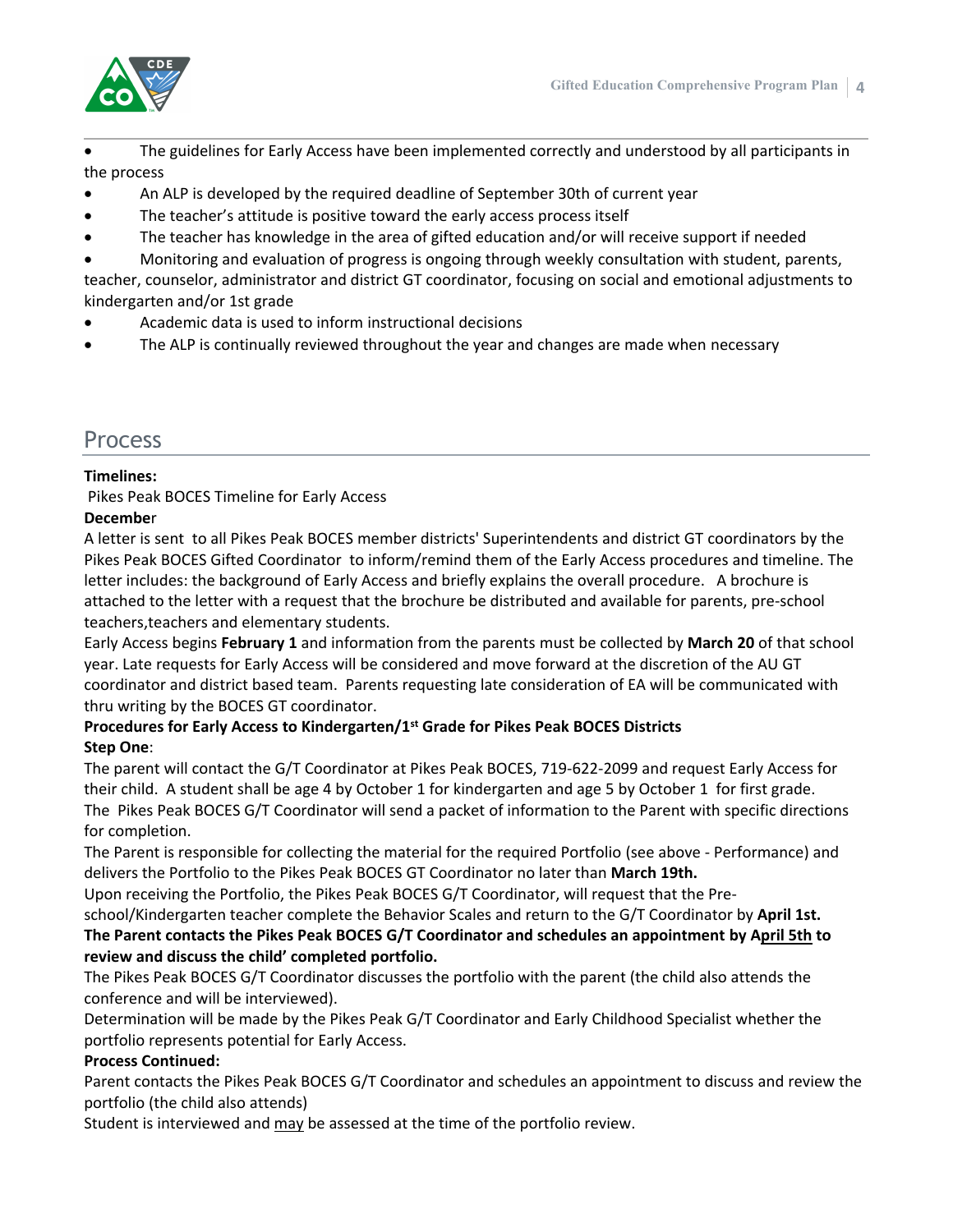

G/T Coordinator will use these Achievement Tests:

TEMA (Test of Early Mathematics Ability) a score of 97%tile and higher must be achieved

TERA (Test of Early Reading Ability) a score of 97%tile and higher must be achieved

Pikes Peak BOCES G/T Coordinator refers the student to the designated BOCES psychologist for individual testing at BOCES. The child must score in the 97% or higher . The parent may be responsible for payment for private testing.

Pikes Peak BOCES G/T Coordinator informs the district's elementary principal and G/T facilitator where the parent wishes to enroll the child that the process has begun.

#### **PROCEDURE STEP TWO:**

Identification criteria must be met-97%tile in aptitude and achievement in order to be funded Placement Determination: The school review team may consist of the building Principal, District G/T Facilitator, Psychologist, Pre-school and Kindergarten teachers, BOCES GT Coordinator, and others deemed appropriate (counselor, speech pathologists, ESL facilitator, etc.).

THE FINAL DECISION TO ACCEPT OR NOT TO ACCEPT A CHILD IS AT THE DISCRETION OF THE PIKE'S PEAK BOCES AU AND THE SCHOOL DISTRICT'S REVIEW COMMITTEE WHICH THE PIKES PEAK BOCES G/T COORDINATOR, WHO COMMENCED THE PROCESS, SERVES AS A COMMITTEE MEMBER.

#### **First week of May - Parents are informed of the decision**

If the child has met all the state criteria, a conference is scheduled with the parents, and any other appropriate personnel. An **ALP** will be developed and written by the child's parent, GT Coordinator, Pikes Peak BOCES G/T Coordinator in conjunction with the Kindergarten/ first grade teacher. **Must be completed no later than September 30.**

Progress is monitored continually. During the first year of Early Access - Bi weekly, monthly and quarterly. Transitioning to the next grade will be guided by district's Gifted Coordinator and the Kindergarten/First grade teacher.

#### **Personnel:**

Pikes Peak BOCES G/T Coordinator is responsible for initial parent contact, collecting student portfolios, interview with parent and child and administering achievement assessments. After the Body of Evidence (BOE) is collected the Pikes Peak BOCES GT coordinator will contact the Principal of the receiving school requesting the Gifted Identification Team support to determine eligibility for Early Access.

Pikes Peak BOCES psychologist will administer the cognitive assessment (such as the Kaufman ABC) and provide a written report to the Pikes Peak BOCES GT coordinator.

Parent(s) is responsible for completing and submitting student portfolio, collecting artifacts, referral letters and completing KOI and SIGS assessments by due date

Determination/Support team consisting of the building GT Coordinator, Administrator, Parent, Pre-school Teacher, Kindergarten and/or First Grade Teacher, Counselor and Pikes PeakBOCES GT Coordinator (and any other personnel deemed necessary) will review the BOE and make the determination of Early Access eligibility. Support will be provided based on continuous monitoring.

#### **Evaluation:**

Identification criteria must be met-97%tile in aptitude and achievement - see Identification Process and Personnel sections above.

Placement Determination: The school review team may consist of the building Principal, District G/T Facilitator, Psychologist, Pre-school and Kindergarten teachers, BOCES GT Coordinator, and others deemed appropriate (counselor, speech pathologists, ESL facilitator, etc.).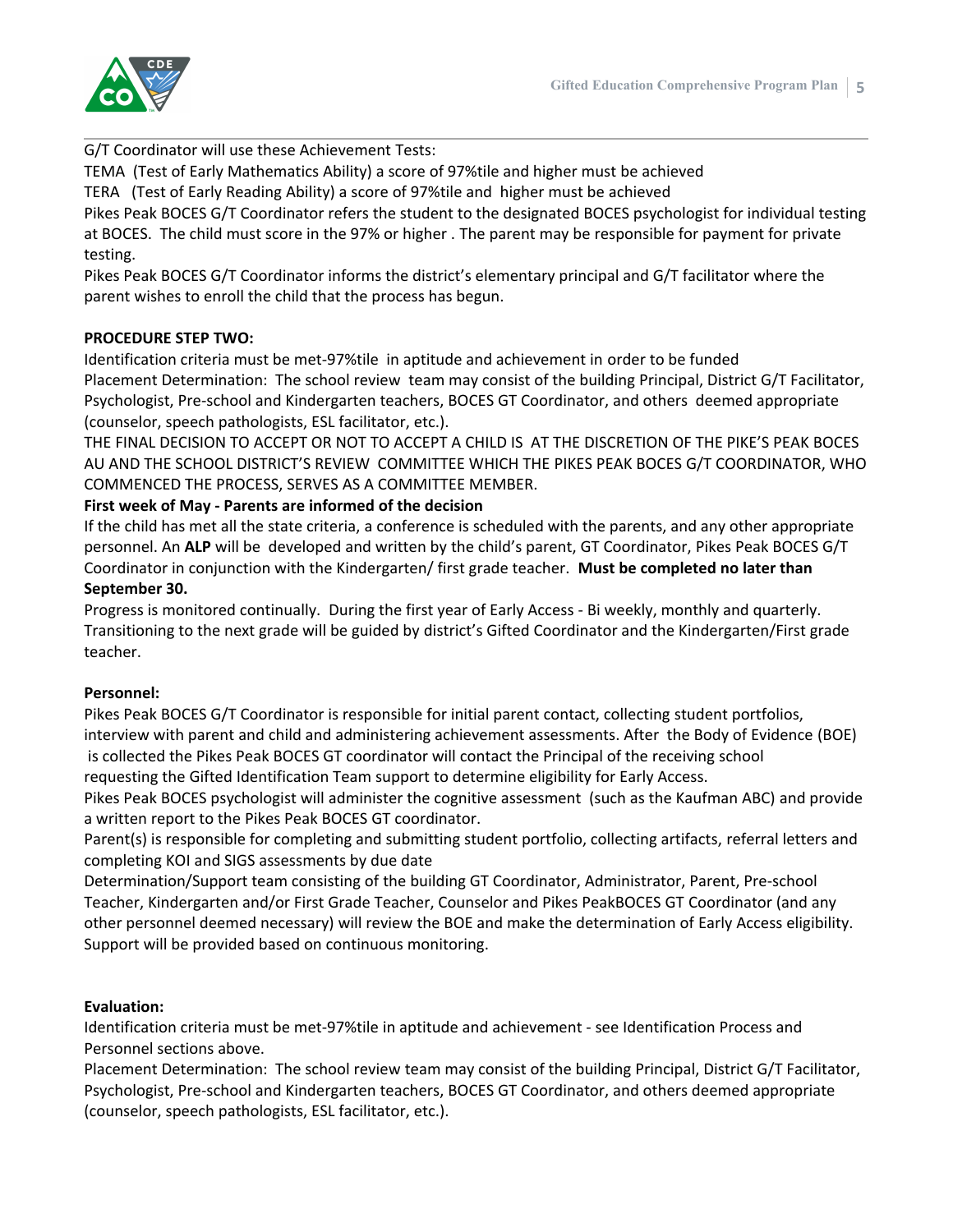

THE FINAL DECISION TO ACCEPT OR NOT TO ACCEPT A CHILD IS AT THE DISCRETION OF THE Pikes Peak BOCES AU AND THE SCHOOL DISTRICT'S REVIEW COMMITTEE WHICH THE PIKES PEAK BOCES G/T COORDINATOR, WHO COMMENCED THE PROCESS, SERVES AS A COMMITTEE MEMBER.

### **First week of May - Parents are informed of the decision Eligible or not**

If the child has met all the state criteria and the team comes to consensus, a conference is scheduled with the parents, and any other appropriate personnel. An **ALP** will be developed and written by the child's parent, GT Coordinator, Pikes Peak BOCES G/T Coordinator in conjunction with the Kindergarten/ first grade teacher. Must be completed no later than September 30.

If the child is deemed gifted but Early Access is denied, all appropriate data in the BOE will be made available to the pre-school the child attends to enhance the learning environment.

Progress is monitored continually. During the first year of Early Access - Bi weekly, monthly and quarterly as stated in the section above.

Transitioning to the next grade will be guided by school district's Gifted Coordinator and the Kindergarten/First grade teacher.

Determination letter of non-acceptance

Dear\_\_\_\_\_\_\_\_\_\_\_\_\_\_\_\_\_\_\_\_\_\_\_\_\_\_\_\_\_\_\_\_\_\_\_\_,

Date\_\_\_\_\_\_\_\_\_\_\_\_\_\_\_\_\_\_\_\_\_\_\_\_\_\_\_\_\_\_\_\_\_\_\_\_

The Gifted Educational team has reviewed all the collected data concerning Gifted placement for your child. A Body of Evidence was collected to guide in the determination of placement.

The Gifted Educational team has determined that your child at this time has not met the criteria for Gifted Identification and placement.

We invite you to join us to discuss the results of Body of Evidence.

Date:\_\_\_\_\_\_\_\_\_\_\_\_\_\_\_\_\_\_\_\_\_\_\_\_\_\_\_\_\_\_\_Time:\_\_\_\_\_\_\_\_\_Place\_\_\_\_\_\_\_\_\_\_\_\_\_\_\_\_\_\_\_

Please email or call my office to confirm this conference appointment. I look forward to working with your child and you. Sincerely,

Trish Reitinger Gifted and Talented Coordinator Pikes Peak BOCES

Determination letter of acceptance

Dear and the set of the set of the set of the set of the set of the set of the set of the set of the set of the set of the set of the set of the set of the set of the set of the set of the set of the set of the set of the

Date\_\_\_\_\_\_\_\_\_\_\_\_\_\_\_\_\_\_\_\_\_\_\_\_\_\_\_\_\_\_\_\_\_\_\_\_

The Gifted Educational team has reviewed all the collected data concerning Gifted placement for your child. A Body of Evidence was collected to guide the determination of placement.

The Gifted Educational team has determined that your child has met the criteria for Gifted Identification and placement.

We invite you to join us to discuss the results and placement. Date: Time: Place

Please email or call my office to confirm this conference appointment.

| rease email or can my onnec to communicate connerer |
|-----------------------------------------------------|
| I look forward to working with your child and you.  |
|                                                     |

Sincerely,